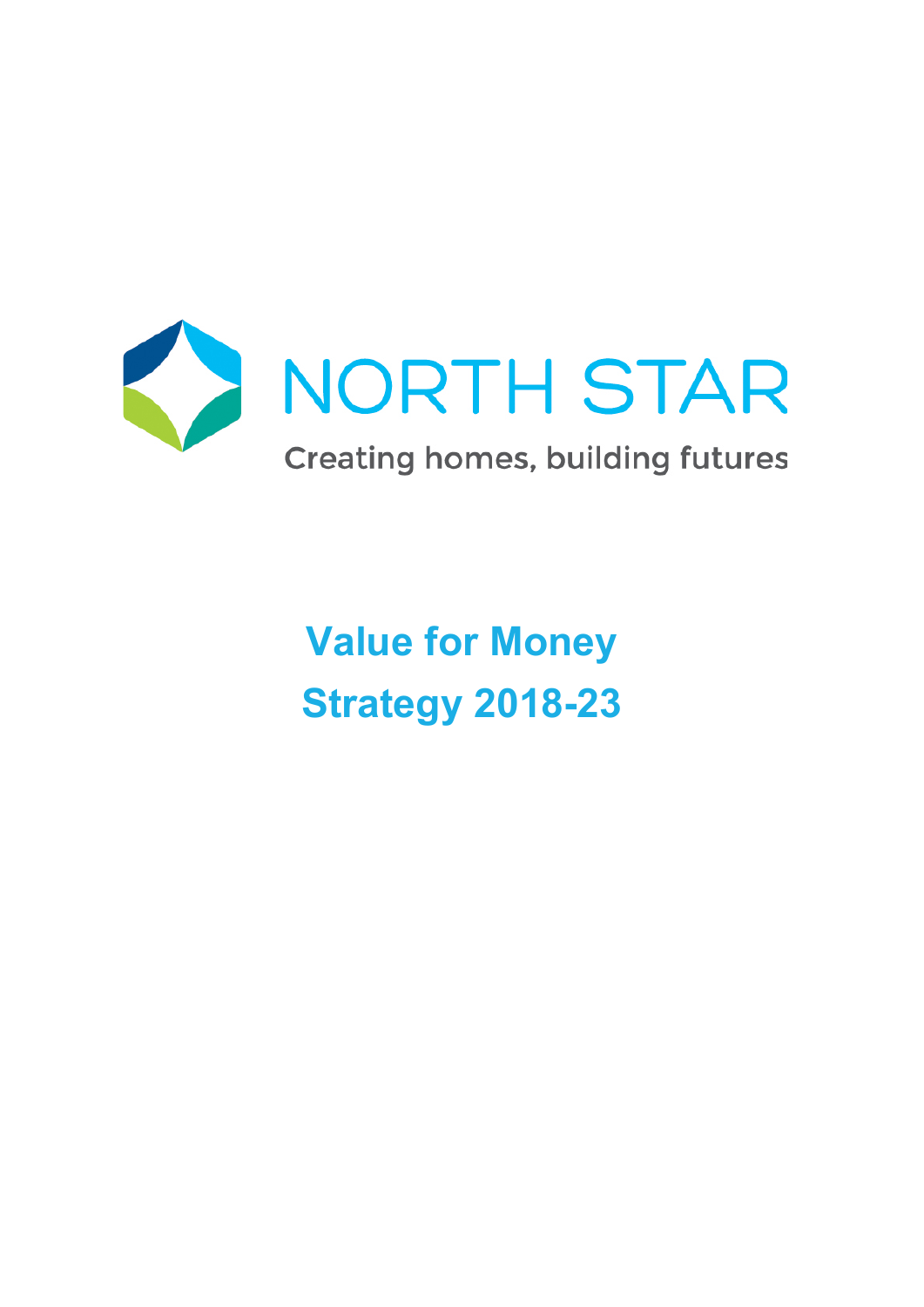# **Contents**

| The North Star approach to Value for Money (VFM)           |              |  |
|------------------------------------------------------------|--------------|--|
| <b>Links between VFM and our Corporate Plan Objectives</b> | П            |  |
| <b>Roles and responsibilities</b>                          | $\mathbf{2}$ |  |
| <b>VFM Objectives</b>                                      | 3            |  |
| <b>Delivering and embedding VFM</b>                        | 3            |  |
| <b>Evidencing VFM</b>                                      | 4            |  |
| <b>Links to other strategies</b>                           | 5            |  |
| VFM 2018/19 and Beyond                                     | 5            |  |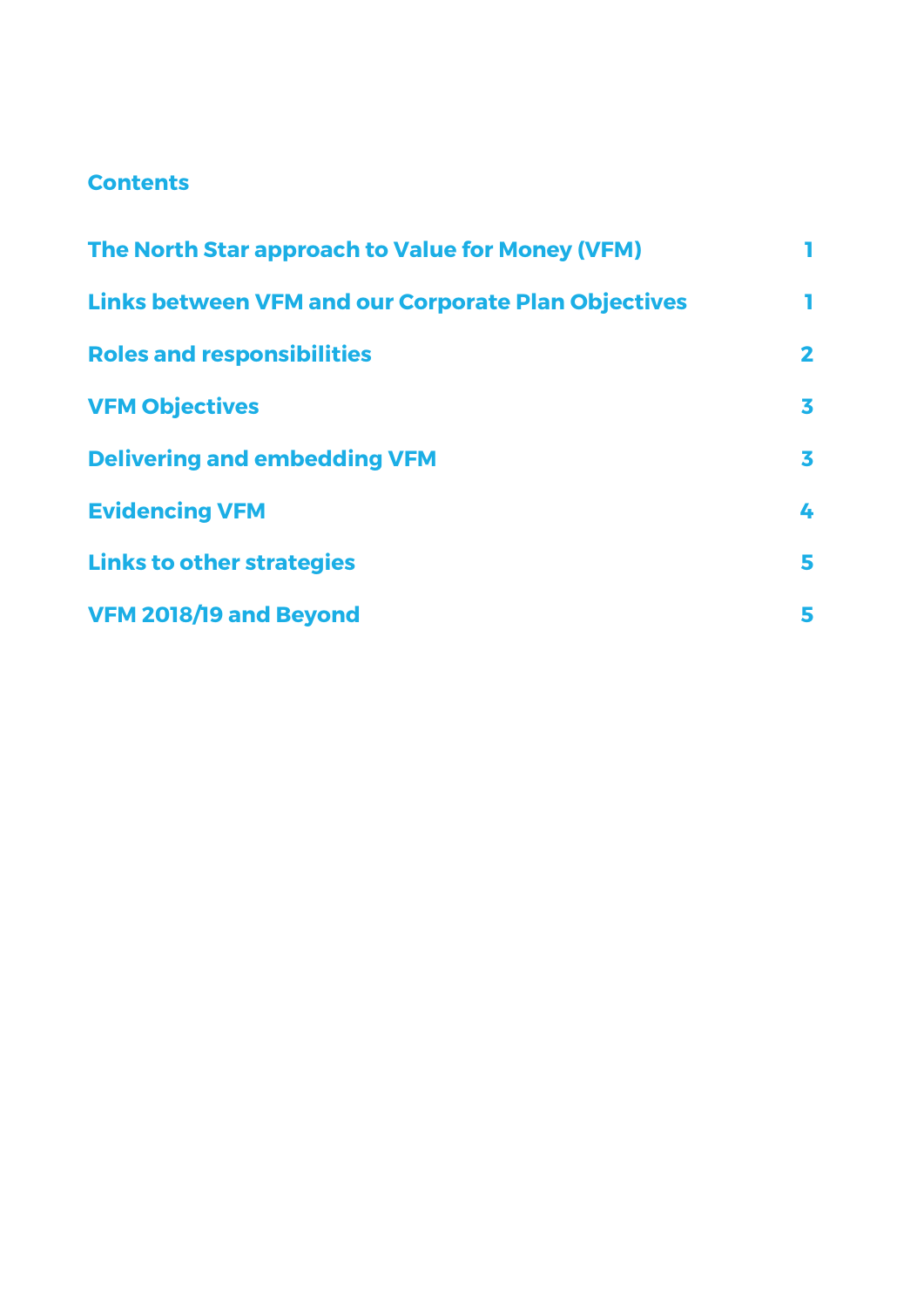# **The North Star Approach to Value for Money (VFM)**

VFM is a constant for North Star. VFM is about doing more with our resources so that we can achieve our corporate objectives. By optimising VFM throughout the organisation, we release additional resources to invest in services to tenants, maintain our existing homes and increase the supply of new homes. Strong resource management is the engine that drives forward our vision and the delivery of our strategic objectives.

Delivering VFM is part of an integrated and embedded approach, rather than something that is separate or an annual task that must be completed. VFM is a critical business tool. VFM at North Star is not just about reducing costs. Quality and cost are both important, as is the relationship between investment and performance, and these form the basis of our VFM measurement and monitoring.

In summary, what VFM means to us includes:

- Economy, efficiencies and cost savings.
- Effectiveness and enhanced quality for tenants.
- Investment in new housing and existing homes.
- Added social value.

Our comprehensive approach to VFM is not new, but it has been progressively honed over the years. Our focus on continuous improvement has enabled us to develop and invest in keeping North Star strong.

The Regulator of Social Housing (RSH) has specific expectations of housing associations in relation to VFM which are set out in the April 2018 VFM Standard. Our VFM strategy enables us to express how we achieve these RSH expectations.

## **Links between VFM and our Corporate Plan Objectives**

Our Corporate Plan 2018-2023 'Leading and Growing to 2023' details our strategic vision and objectives for the next five years. It is an ambitious but achievable plan that has been approved by the North Star Board. The five-year plan is distilled into annual objectives. Progress is reviewed and reported to Board every six months. This ensures that the plan remains dynamic and subject to scrutiny and challenge.

A sustained focus on VFM is essential for achievement of our corporate objectives. To quote from the Corporate Plan: "achieving value for money is a constant for the business; not only is it a regulatory necessity, it underpins the health of the business. We are committed to an ambitious vision that requires us to find the resource and capacity to achieve this, and to provide value for money to our tenants. Balancing all of these priorities is challenging and essential".

Our corporate objectives, which run for the same time period as this strategy, are:

### **1. Growth**

We intend to gain strength through ambitious growth in the development of new homes and the delivery of services to others. We will increase the number of homes that we own and manage by at least 500 by 2023.

### **2. Culture**

We will continuously develop and maintain our relational culture whilst experimenting with new ideas and approaches. We will be inclusive, strong and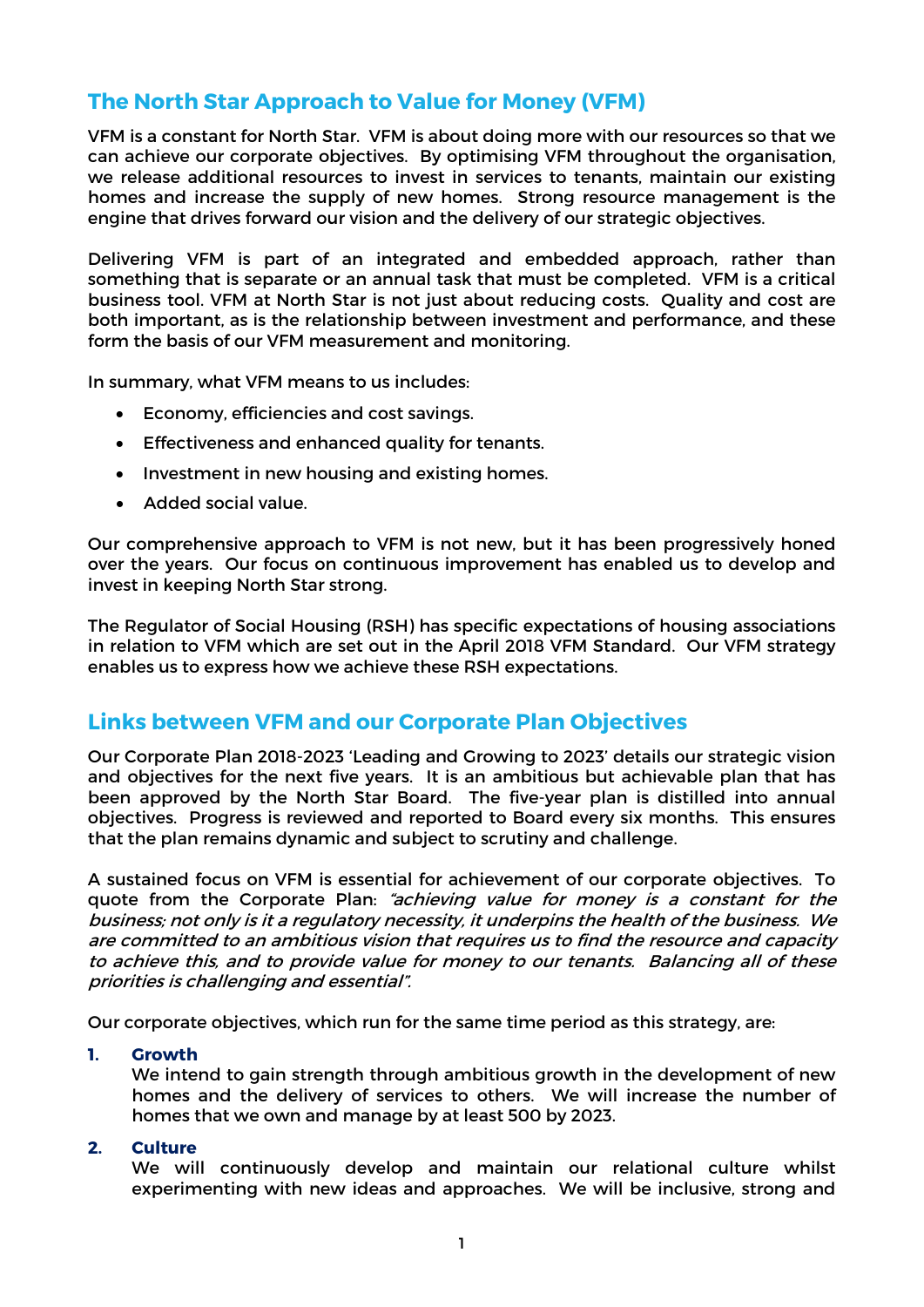bold and live and breathe our embedded values. Our culture will keep North Star strong.

### **3. Customers**

We will co-design and shape outstanding services with our customers that work for the individual. Our customer base will be even more diverse and will include those who previously may not have considered North Star as an option. We will invest in communities to help transform lives.

### **4. Partnerships**

We will invest in relationships and have strong partnerships that are business critical and bring value to North Star.

## **5. Profile and Reputation**

Everyone will know us for our values and for creating an environment in which lives can be transformed.

### **6. Resources**

Strong resource management will be the engine that drives forward North Star's vision. We will constantly seek out ways of resourcing activities and will be at the forefront of new thinking. Our focus on people and performance will strengthen our cost base and create additional resource.

## **7. Technology and Digitisation**

We will operate out of a futurist mind-set and be alive to new technologies that keep us ahead of the curve. Over 60% of our customers will access our services digitally.

### **8. Governance**

The Board will continue to pre-empt and respond to a constantly complex and changing world. This will keep North Star strong.

# **Role and Responsibilities**

Everyone has a role to play in ensuring we achieve our VFM objectives.

| <b>Board</b>                                                                                                                                                                                                                                                                                                                       | <b>Executive</b>                                                                                                                                                                                                                                                  | <b>Staff</b>                                                                                                                                                                                                                                                                    | <b>Tenants</b>                                                                                                                                                                        | <b>Contractors</b><br>and Partners                                   |
|------------------------------------------------------------------------------------------------------------------------------------------------------------------------------------------------------------------------------------------------------------------------------------------------------------------------------------|-------------------------------------------------------------------------------------------------------------------------------------------------------------------------------------------------------------------------------------------------------------------|---------------------------------------------------------------------------------------------------------------------------------------------------------------------------------------------------------------------------------------------------------------------------------|---------------------------------------------------------------------------------------------------------------------------------------------------------------------------------------|----------------------------------------------------------------------|
| $\cdot$ Set strategic<br>direction<br>· Provide<br>leadership<br>· Scrutinise and<br>understand<br>costs<br>$\cdot$ Create a VFM<br>culture<br><b>Champion</b><br><b>VFM</b><br>$\cdot$ Approve<br>metrics and<br>targets each<br>year and<br>monitor<br>progress<br>$\cdot$ Approve<br>savings plans<br>. Monitor VFM<br>delivery | · Deliver VFM<br>objectives<br>$\cdot$ Set<br>challenging<br><b>VFM targets</b><br>. The Savings<br>Plan<br>. Overall lead<br>role for VFM is<br>Executive<br><b>Director</b><br><b>Finance</b><br><b>Embed a VFM</b><br>culture<br>$\cdot$ Transform<br>services | $\cdot$ Shape and<br>participate in<br>reviews, with a<br>focus on VFM<br>throughout<br>$\cdot$ Identify<br>efficiencies<br>$\boldsymbol{\cdot}$ Ensure VFM is<br>considered in<br>business cases<br>$\cdot$ Use costs and<br>bench-<br>marking data<br>to drive<br>improvement | $\cdot$ Scrutunise<br>performance<br>and cost of<br>services<br>$\cdot$ Give feedback<br>on quality of<br>services and<br>VFM of rent<br>· Participate in<br>procurement<br>exercises | $\cdot$ Contribute to<br>the delivery of<br><b>VFM</b><br>objectives |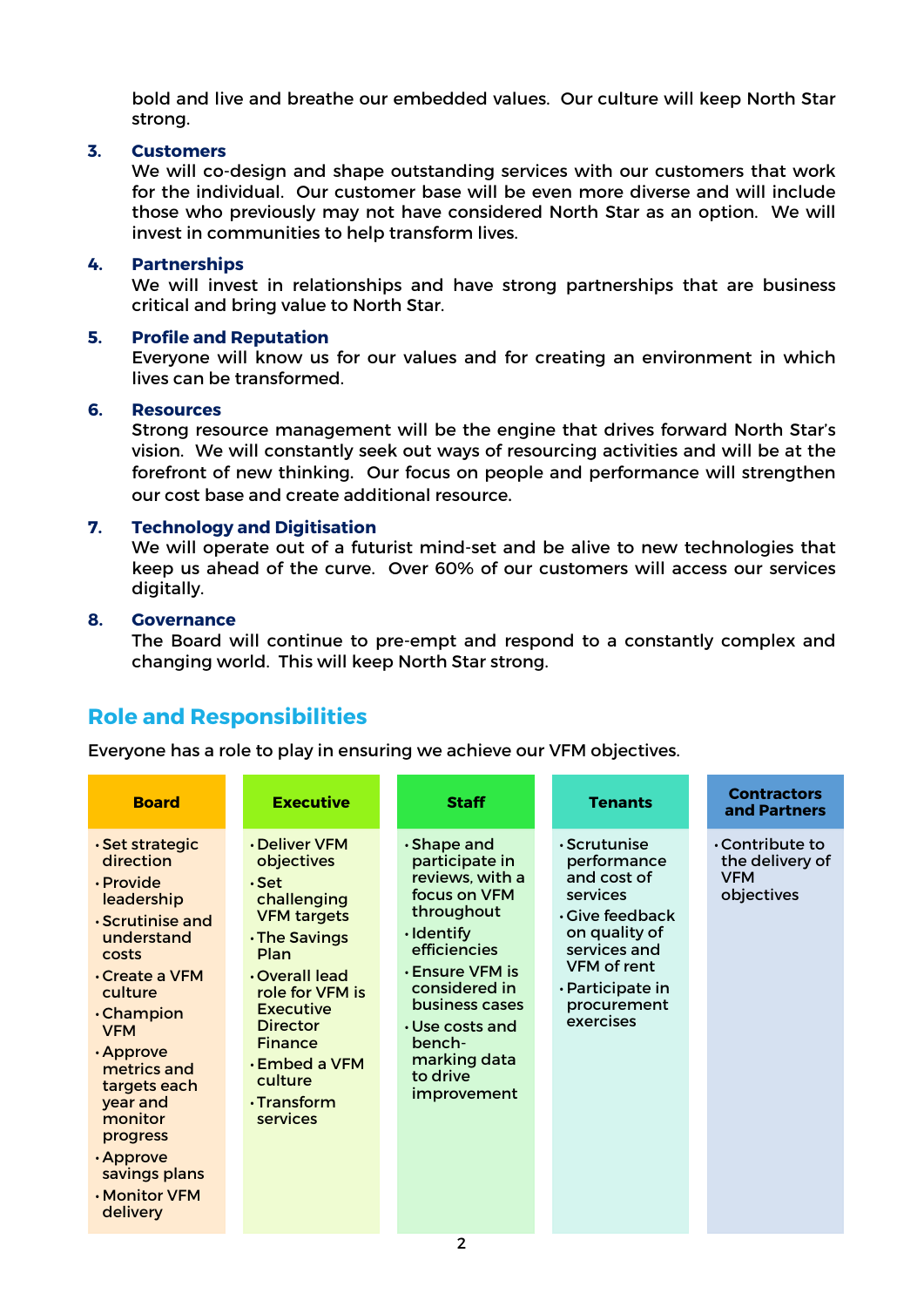## **VFM Objectives 2018-23**

We have created a set of VFM objectives as a subset of our corporate objectives. Our aim is that they, along with the need for a separate VFM Strategy, become obsolete by the end of the Corporate Strategy period as VFM becomes part of North Star's 'DNA'. The Corporate Plan will ultimately define how we deliver VFM, but we recognise that we need to evolve towards a position where objectives and metrics are merged and sit solely in the Corporate Plan. In the interim, it is useful to have VFM objectives and VFM targets expressed in the VFM Strategy to demonstrate our keen focus on VFM.

Our VFM objectives are:



We will deliver these objectives through strong resource management. This will require us to be innovative, creative and effective by being at the forefront of new thinking.

# **Delivering and Embedding VFM**

This is a five year strategy, and we have some distance to go between now and 2023 to be able to fully deliver on our VFM objectives above. Achieving VFM is a constant for the business. Not only is it a regulatory necessity, it underpins the health of the organisation. Strong resource management is the engine that drives forward North Star's vision and strategic objectives.

We want VFM to run through everything that we do at North Star. To achieve that, VFM has to be completely embedded within the organisation, enabling us to achieve both strategic and operational VFM.

VFM runs through our performance management framework - from our Corporate Plan and objectives through annual delivery plans, team action plans and individual performance management and appraisals. Staff are involved in influencing the business, shaping our approach, embedding our VFM culture and exploring new ideas. We are clear that everyone is expected to contribute to improvements, and to challenge the status quo, and to constantly seek to drive improvement. We have active feedback mechanisms and 'quick change' processes. This approach evidences that we view VFM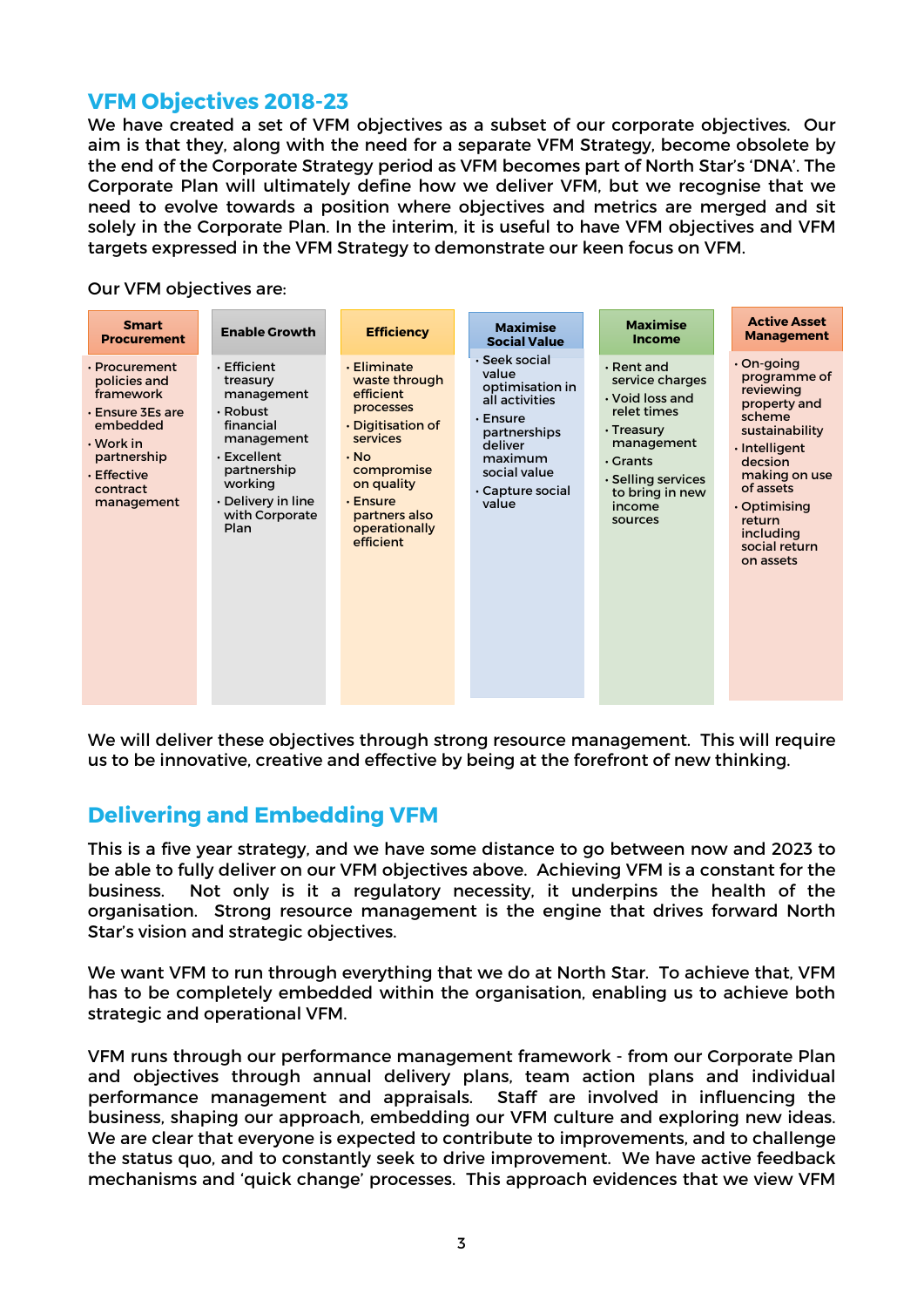as an on-going activity throughout our organisation, not an annual event or separated task.

# **Evidencing VFM**

In order to understand whether we are achieving our VFM objectives, measuring and monitoring our progress is key. It is also important that we track our own internal direction of travel in a number of key metrics, as well as undertake appropriate and timely external comparisons of our VFM performance. North Star deliver VFM throughout our cycle of monitoring and measurement reporting from Board/GSMT through to operational and individual objectives and targets. We evidence VFM in a multitude of ways throughout the business:

### **Metrics and Benchmarking**

### Sector Scorecard

We take part in the **Sector Scorecard**; this contains 15 metrics (of which seven are regulatory metrics against which we are required to report performance annually in our financial statements) which allow us to compare ourselves with other housing associations as well as see our own direction of travel.

Other metrics we use include the Global Accounts, a series of internal financial measures, and other metrics which reflect our corporate objectives.

### Benchmarking

We use the **RSH's Global Accounts** to undertake annual comparisons of our key service costs with the rest of the social housing sector.

The Sector Scorecard (see above) allows wider comparisons with other housing associations.

We take part in **HouseMark's** annual and quarterly benchmarking surveys, which enable us to compare at a granular level our service and overhead cost and performance against a wide range of other sector providers. We take care to choose an appropriate peer group for each comparison exercise.

### Internal Reporting

The Board receives a range of VFM updates and reports throughout the year.

- Progress against our Corporate Plan objectives twice a year.
- Financial, performance and VFM indicators (metrics and explanatory narrative) quarterly.
- Financial statements annually.
- Sector Scorecard annually.
- Global Accounts annually.
- Internal self-assessment against the VFM Standard and Code of Practice.

Group Senior Management Team (GSMT) looks at the same items as the Board but on a more regular basis, prior to presenting to Board.

There is a role for internal audit to include a VFM element to each of their reviews, which is then considered both by GSMT and Group Audit Committee.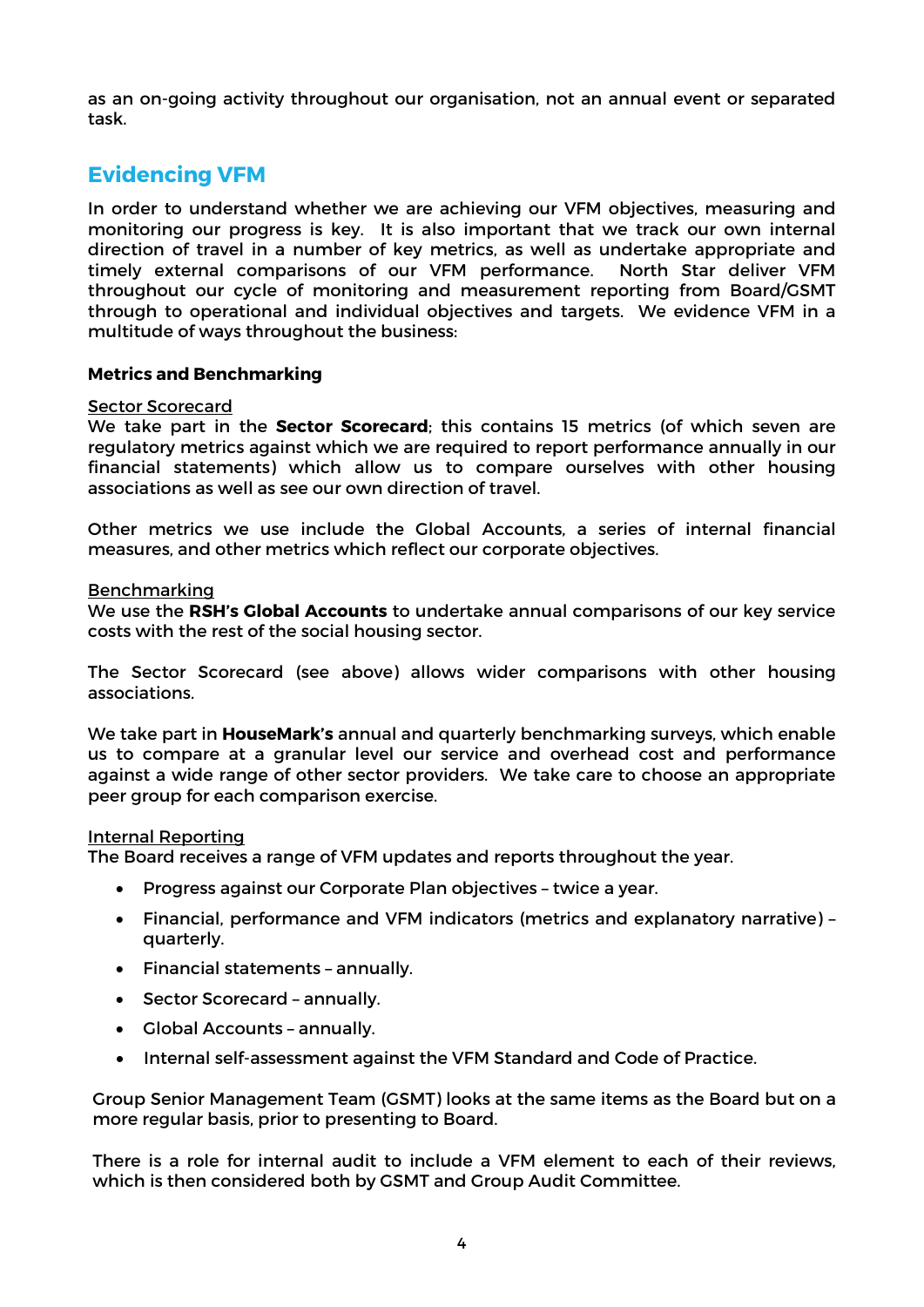## External Reporting

We publish performance against both the RSH's regulatory metrics and our own VFM metrics (including the Sector Scorecard) in our annual financial statements, which are publicly available. These include measurable plans for VFM improvement.

We publish an annual VFM report for our stakeholders, particularly tenants, which is focused on the areas of VFM which matter most to them.

We produce monthly KPI reports which are made available via our website.

# **Links to Other Strategies**

Our VFM Strategy is underpinned by and inextricably linked to our other key strategies:

- Corporate Plan
- Asset Management
- Growth
- Supported Housing
- Treasury Management

All of our strategies are underpinned by our policies, procedures and a variety of focused action plans.

## **VFM 2018/19 and Beyond**

In conclusion, our VFM focus in the first twelve months of this strategy will be starting to deliver our new Corporate Plan 'Leading and Growing to 2023'.

To deliver our VFM objectives we have the following VFM targets for 2018/19:

VFM Corporate Plan Objectives

- Review the end to end process for receiving and recording income and deliver efficiencies of 10%.
- Develop a tenant portal and support at least 30% of tenants to register for on-line services and reduce calls into the organisation by 30%.
- Review and analyse sustainability issues in parts of Gresham, Middlesbrough.
- Explore the establishment of a joint venture to deliver gas servicing.
- Consider collapsing the Group structure whilst securing new funding.
- Explore modern and modular construction products and develop proposals for one scheme utilising this technology.
- Deliver 63 new homes.

### Financial Targets

- Generate £2.25m of social value through our work with communities
- £75k of savings from the review of voids:
	- £20k cashable savings.
	- £55k in staff time previously spent delivering the process.
- Achieve £75k of additional leveraged funding in supporting sustainable communities through working with our partners.